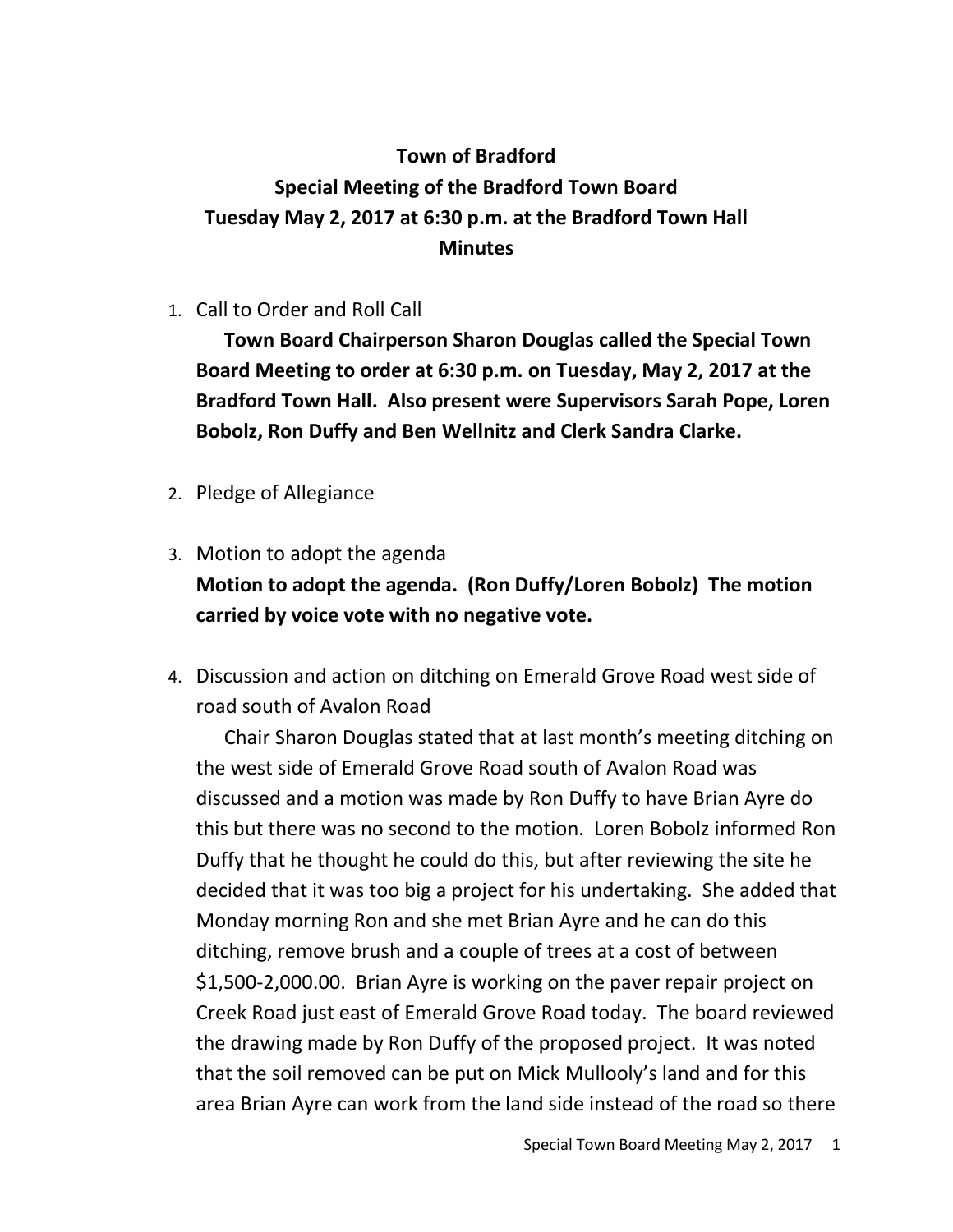will not be hauling. The length of the project is about 388.5 feet. The water has been undercutting the asphalt in this area. They will try to put in a little waterway so the water will dump into the ditch instead of on the road.

**Motion that Brian Ayre does the 388 feet of ditching. (Loren Bobolz/Ben Wellnitz)** 

**Roll Call Vote:**

```
Sarah Pope, "Yes."
```

```
Loren Bobolz, "Yes."
```
**Ron Duffy, "Yes."**

**Ben Wellnitz, "Yes."**

**Sharon Douglas, "Yes." The motion carried unanimously.**

**The board members will do the erosion control and seeding. The cost of the materials for this will be about \$500.00.**

**Sharon Douglas will call Brian Ayre after the meeting so he can do this while his equipment is still in the area.**

**Loren Bobolz will check with Fred Bobolz to see if he wants the soil from the ditch along his property.** 

5. Discussion and action on a Resolution and Petition for County Bridge Aid for replacement of the culvert on Emerald Grove Road south of Avalon Road near fire number 3635 S. Emerald Grove Road

The resolution and petition to start the process for County Bridge and Culvert Aid was presented to the board for replacement of the culvert on Emerald Grove Road south of Avalon Road near Fire No. 3635. If there are not county funds still available for 2017 the request will be made for consideration by the County Committee for 2018 funding.

Ron Duffy stated that for the petition the cost is estimated at \$4,740.00 for a 32 foot aluminized steel culvert. He added that he thought it was advantageous for the Town to purchase the culvert and contract for installation. He noted that an oval culvert is projected for this project to replace the 40" round culvert currently there to allow for